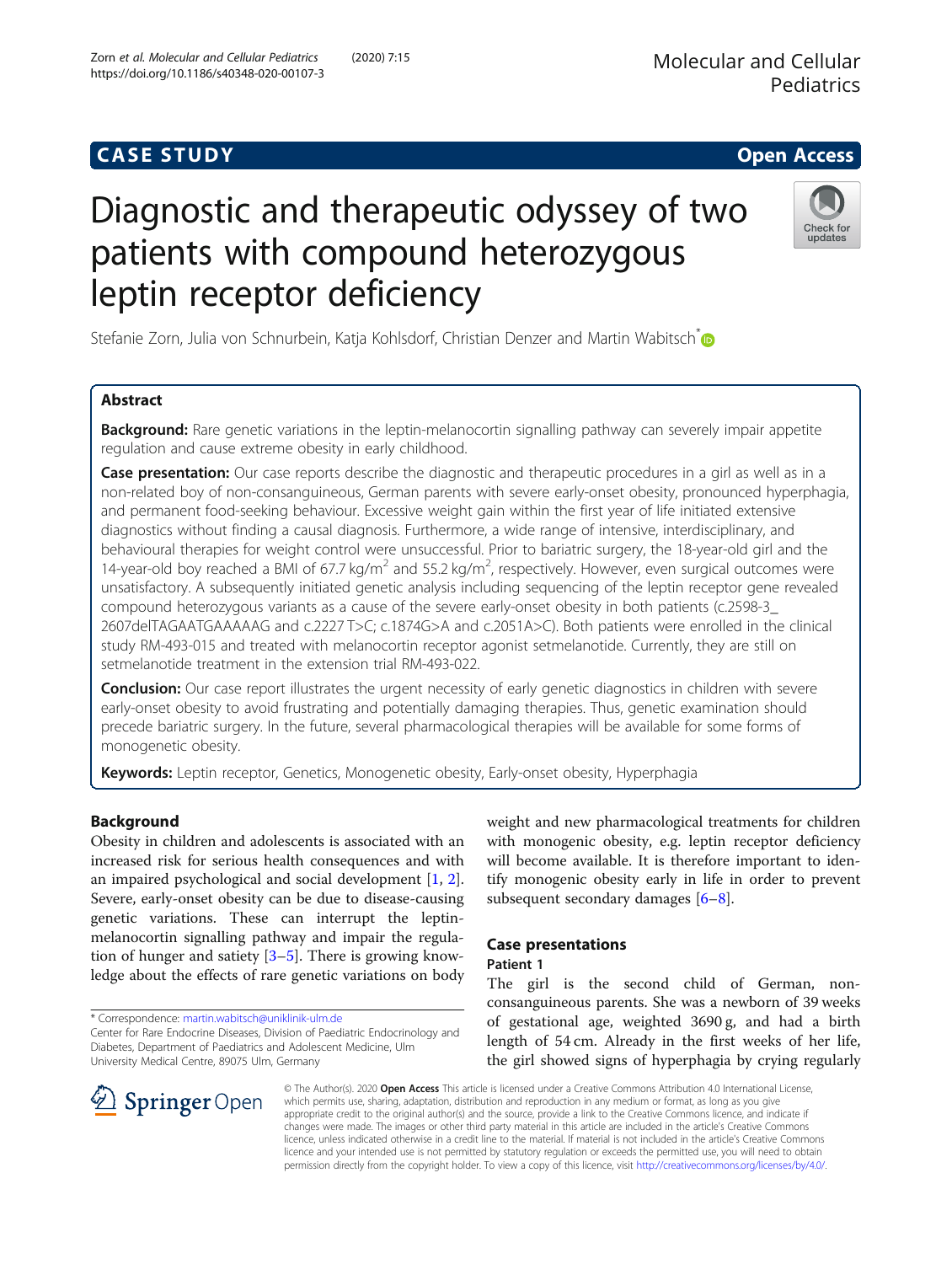<span id="page-1-0"></span>after the end of a meal and only calmed down after further food intake. A perceptible feeling of satiety did not occur even after extensive food intake. Excessive weight gain within the first year of life led to a body weight of 18 kg (BMI 28.1 kg/m<sup>2</sup>, BMI SDS 6.2) (Fig. 1a). Despite numerous diagnostic examinations, no causal diagnosis could be found for the extreme early-onset obesity (Table [1](#page-2-0)). The persistent desire for food and the continuous weight gain (Fig. 1a) played a major role in daily family life and massively distressed the girl and her family. Negative social experiences at school (e.g. bullying and teasing) led to social isolation. Intensive, interdisciplinary, behavioural treatments to reduce weight were unsuccessful in the long term (Table [2](#page-3-0)). Repeated setbacks after frustrating weight loss attempts caused a deep depression with suicidal thoughts, but no drug treatment was required. After exhaustion of common therapeutic approaches, she finally decided to undergo bariatric surgery at the age of 18 years. At this time, she weighed 188 kg (BMI  $67.7 \text{ kg/m}^2$ ). As a result, she lost 38 kg within 1 year followed by rapid weight regain of 22 kg within 8 months (Fig. 1). However, hypogonadotropic hypogonadism diagnosed at the age of 17 resolved one year after bariatric surgery.

#### Patient 2

The boy was born with a gestational age of 40 weeks, a birth weight of 3320 g, and a birth length of 50 cm. He is the second child from healthy, non-consanguineous parents of German-Polish origin. Since the first year of life, the boy had permanent hunger, followed by excessive weight gain. Consequently, he weighed 25 kg at the age of 2 years (BMI  $33.0 \text{ kg/m}^2$ , BMI SDS 5.5). His extreme body weight restricted his mobility and delayed ageappropriate gross motor development (Fig. 1b). Therefore, comprehensive diagnostics were performed to find the cause of the early-onset obesity. However, no causal diagnosis could be found (Table [1\)](#page-2-0). At the age of 8 years, short stature and growth hormone deficiency were diagnosed. During 3 years of growth hormone treatment, he caught up to a height within normal range from 1.24 to 1.55 m but he also gained weight from 42.5 to 101.5 kg. He attempted a number of conservative treatment approaches to reduce weight without any appreciable success (Table [2](#page-3-0)). He behaved dissocially and aggressively towards peers and adults, partly in response to negative social experiences, accusations, and teasing. The familiar atmosphere was extremely tense due to his permanent demand for food, his extreme obesity, and the lack of a medical explanation. Finally, he developed a deep depression with suicidal thoughts as a result of the immense physical, mental, familiar, and social stresses. However, he required no drugs to treat depression. At the age of 14 years and a body weight of 154 kg (BMI  $55.2 \text{ kg/m}^2$ ), he received gastric banding which helped him to lose 16 kg within one year. In the same year as bariatric surgery, he obtained the diagnosis of hypogonadotropic hypogonadism, which could no longer be detected 4 years after gastric banding. In total, he lost 49 kg within 8 years after gastric banding. This weight reduction seems to be impressive, but it should be noted that the follow-up process after gastric banding was associated with severe complications. Hence, he suffered from recurrent episodes of severe epigastric pains, nausea, vomiting, and diarrhoea. This could also have contributed to the impressive weight reduction. In total, the complications of the gastric banding lead to a deterioration in quality of life. At the age of 25 years, the gastric band had to be removed due to gastric band migration with severe epigastric pains, nausea, and vomiting (Table [2\)](#page-3-0).

#### Findings

At the time of diagnosis, patient 1 is 20 years old, lives on her own, and is completing a training. She weighs 172 kg and has numerous obesity-associated comorbidities (dyslipidaemia, hyperinsulinaemia, hepatic steatosis, hyperuricaemia, and a sleep apnea syndrome). Furthermore, she has a hypochromic microcytic anaemia due to iron deficiency and vitamin D deficiency.

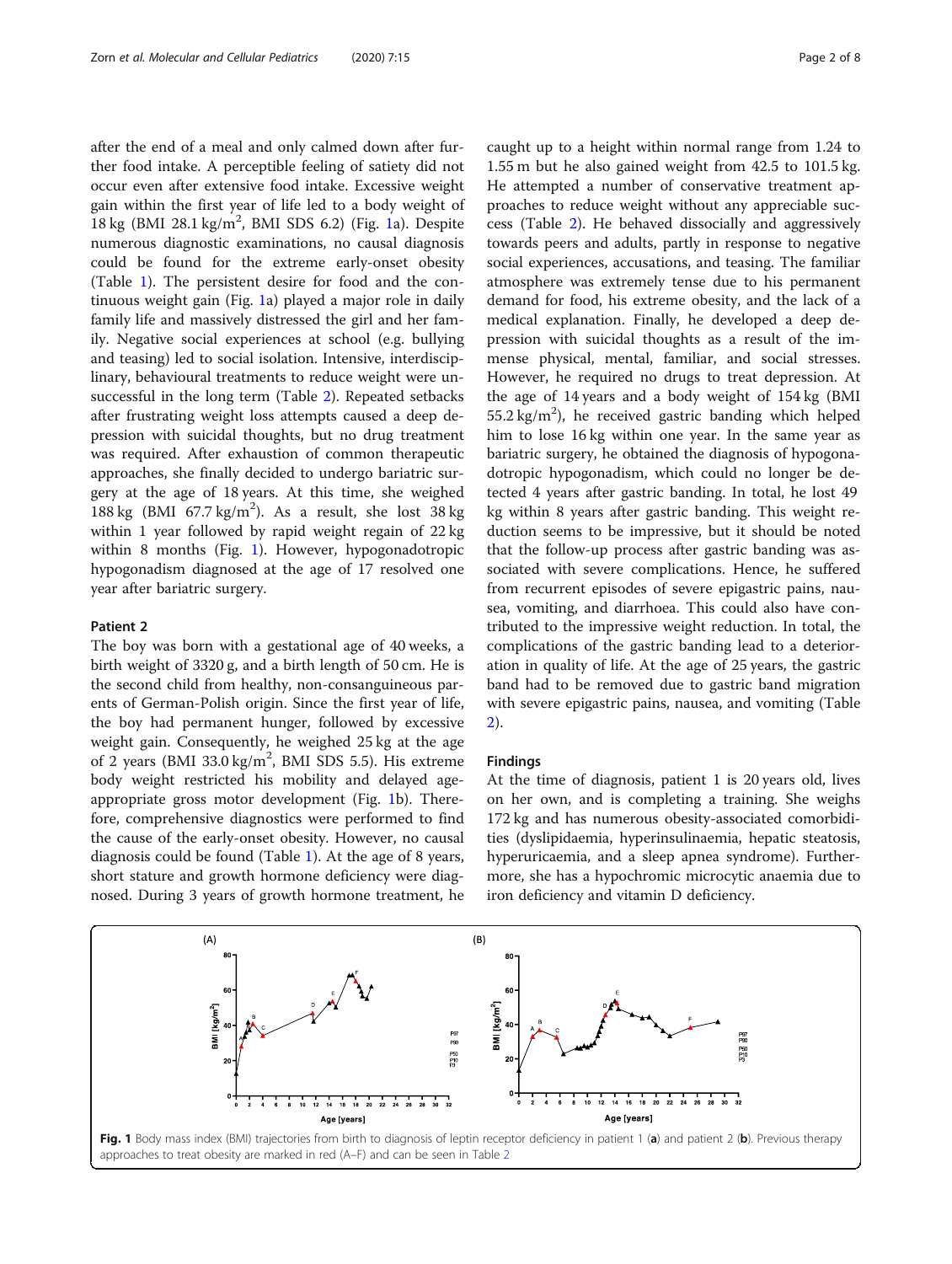<span id="page-2-0"></span>Table 1 Chronology of diagnostic examinations performed in the two patients to exclude endocrine and syndromic diseases causing severe, early-onset obesity

|           | Age, year (y) month (m) | <b>Suspected diagnoses</b>                          | <b>Methods</b>                                                                                         |  |
|-----------|-------------------------|-----------------------------------------------------|--------------------------------------------------------------------------------------------------------|--|
| Patient 1 | 0y9m                    | Hypercortisolism                                    | Cortisol profile and dexamethasone suppression test                                                    |  |
|           |                         | Hypothyroidism                                      | Thyrotropin-releasing hormone stimulation test                                                         |  |
|           |                         | Growth hormone deficiency                           | Insulin hypoglycaemia test and radiography                                                             |  |
|           |                         | Brain tumour/brain malformation                     | Sonography                                                                                             |  |
|           | 1y10m                   | Prader-Willi syndrome                               | MS-MLPA                                                                                                |  |
|           |                         | Chromosome aberrations                              | Chromosome analysis                                                                                    |  |
|           |                         | Congenital leptin deficiency                        | Leptin ELISA                                                                                           |  |
|           | 2y6m                    | Brain tumour/brain malformation                     | MRI                                                                                                    |  |
|           |                         | Pituitary tumour                                    | <b>MRI</b>                                                                                             |  |
|           |                         | Hypercortisolism                                    | Urinary cortisol profile                                                                               |  |
|           |                         | Disorder of the adipocyte differentiation           | In vitro functional examination                                                                        |  |
|           |                         | Adrenal insufficiency                               | Adrenocorticotropic hormone test                                                                       |  |
|           |                         | Adrenal gland tumour                                | CT                                                                                                     |  |
|           |                         | Congenital leptin deficiency                        | Leptin ELISA                                                                                           |  |
|           |                         | Prohormone convertase deficiency                    | Oral glucose tolerance test, proinsulin ELISA                                                          |  |
| Patient 2 | 1y11m                   | Hypercortisolism                                    | Cortisol profile                                                                                       |  |
|           |                         | Hypothyroidism                                      | Laboratory                                                                                             |  |
|           |                         | Chromosome aberrations                              | Chromosome analysis                                                                                    |  |
|           |                         | Insulinoma                                          | Blood glucose profile                                                                                  |  |
|           |                         | Prader-Willi syndrome                               | MS-MLPA                                                                                                |  |
|           |                         | Pseudohypoparathyroidism                            | Laboratory values and radiography                                                                      |  |
|           |                         | Brain tumour/brain malformation                     | CT                                                                                                     |  |
|           |                         | Glycogenosis type I                                 | Clinical examinations                                                                                  |  |
|           | 2 y 9 m                 | Brain tumour/brain malformation                     | <b>MRI</b>                                                                                             |  |
|           |                         | Hypothalamus tumour                                 | <b>MRI</b>                                                                                             |  |
|           |                         | Prader-Willi syndrome                               | MS-MLPA                                                                                                |  |
|           | 5y6m                    | Eating disorders                                    | Psychological examinations                                                                             |  |
|           | 8 y 11 m                | Growth hormone deficiency                           | L-Arginine and insulin-tolerance tests                                                                 |  |
|           | 9y3m                    | Anterior pituitary insufficiency                    | Corticotropin-releasing hormone stimulation test<br>and thyrotropin-releasing hormone stimulation test |  |
|           |                         | Brain tumour/brain malformation                     | MRI                                                                                                    |  |
|           | 11y9m                   | Pituitary tumour                                    | <b>MRI</b>                                                                                             |  |
|           | 12y2m                   | Disorder of the hypothalamic-pituitary-adrenal axis | Combined pituitary stimulation test                                                                    |  |
|           |                         | Adrenal insufficiency                               | Adrenocorticotropin stimulation test                                                                   |  |

CT computer tomography, ELISA enzyme-linked immunosorbent assay, MS-MLPA methylation-specific multiplex ligation-dependent probe amplification, MRI magnetic resonance imaging

Patient 2 is 29 years old, is unemployed, and lives with his girlfriend in a shared apartment. He is holding a disabled person's pass with a degree of disability of 60%. He weighs 120.5 kg 4 years after gastric band removal. Apart from obesity, he suffers from bronchial asthma, atopic dermatitis, and episodes of recurrent diarrhoea and vomiting.

Selected clinical and laboratory findings in the two patients are presented in Table [3.](#page-4-0)

## Diagnosis

Numerous endocrinological and syndromic diseases known to cause early-onset obesity were excluded in both patients (Tables 1 and [2\)](#page-3-0). Moreover, it seemed inappropriate to attribute the extreme early-onset obesity solely to an unfavourable lifestyle. Based on recent findings on monogenetic causes of obesity, molecular genetic examinations were initiated. For molecular genetic diagnostic, the genomic DNA of both patients was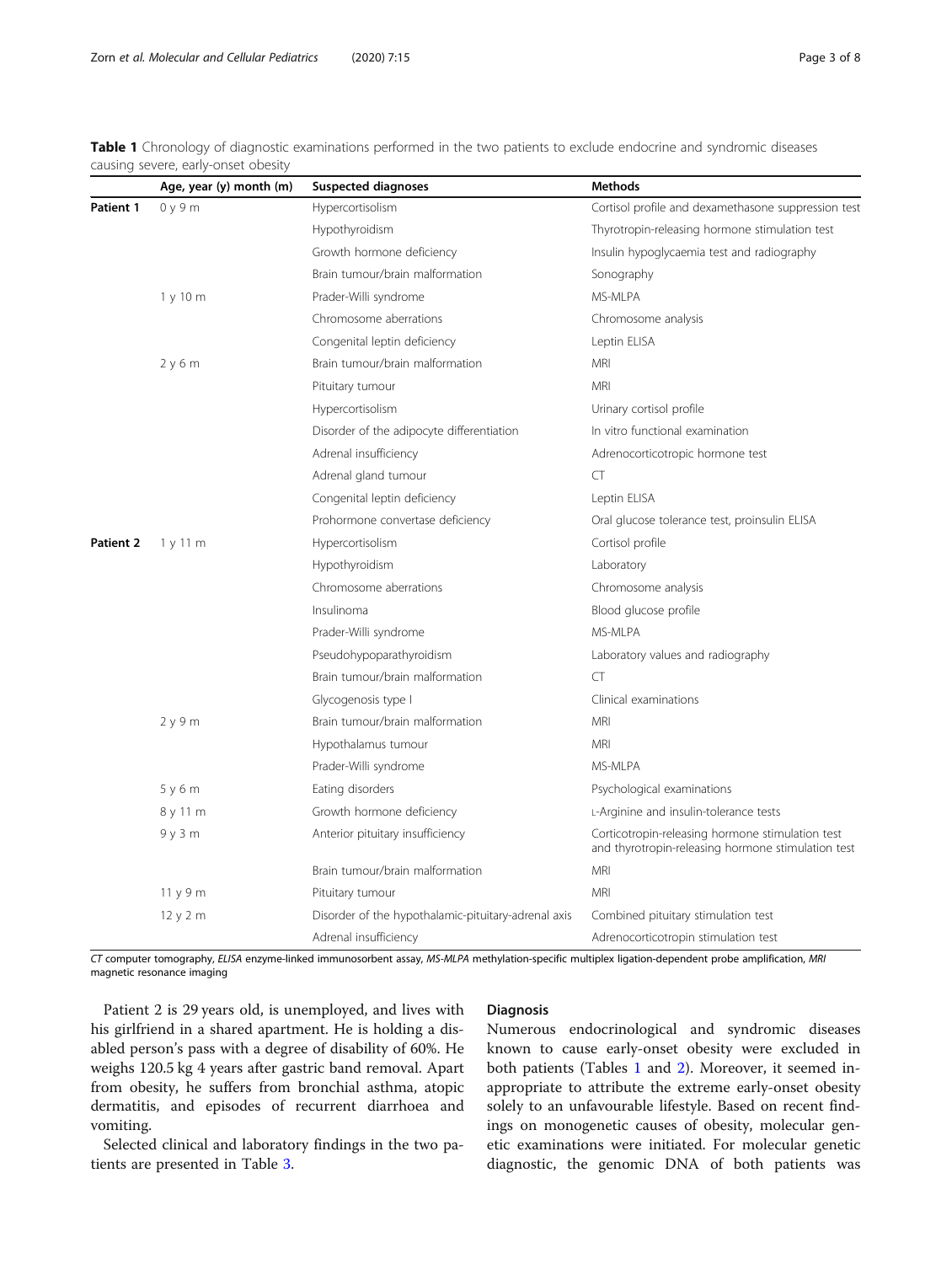|           | Age, year (y)<br>month (m) | Measures for treatment of obesity                                                                                 | Impact on weight                                                                                |
|-----------|----------------------------|-------------------------------------------------------------------------------------------------------------------|-------------------------------------------------------------------------------------------------|
| Patient 1 | Ongoing                    | Restrictive food intake and motivation for physical activity                                                      | None                                                                                            |
|           | 0y9m                       | 9 days stay in a paediatric clinic with caloric restriction<br>to 600 kcal per dav <sup>a</sup>                   | None                                                                                            |
|           | 3y                         | 21 days stay in a specialised clinic for metabolic disorders<br>and Prader-Willi syndromeb                        | None                                                                                            |
|           | 4y2m                       | 14 days stay in a specialised clinic for Tomatis Listening<br>Therapy <sup>c</sup>                                | None                                                                                            |
|           | 10y4m                      | 2 years outpatient psychotherapy for mother and child                                                             | None                                                                                            |
|           | 11y5m                      | 6 weeks stay in a rehabilitation clinic focusing obesity <sup>d</sup>                                             | $-10.7$ kg ( $-9.86$ %), followed by weight regain                                              |
|           | 14 y 7 m                   | 6 months stay in a rehabilitation clinic with obesity<br>long-term therapy <sup>e</sup>                           | $-15.6$ kg ( $-6.41$ %), followed by 9.3 kg weight<br>regain within 1 month                     |
|           | 18y1m                      | Leaving the parental home and moving into an assisted<br>living community                                         | $-8$ kg (+ 4.26%)                                                                               |
|           | 18 y 3 m                   | 2 years outpatient psychotherapy                                                                                  | None                                                                                            |
|           | 18y4m                      | Bariatric surgery: sleeve gastrectomy <sup>t</sup>                                                                | $-38$ kg ( $-20.13$ %), followed by weight regain<br>(overall weight reduction, 16 kg (-8.47%)) |
| Patient 2 | Ongoing                    | Restrictive food intake and motivation for physical activity                                                      | None                                                                                            |
|           | 1y11m                      | 15 days stay in a paediatric clinic with daily 800 kcal<br>caloric restriction <sup>a</sup>                       | None                                                                                            |
|           | 2y9m                       | 7 weeks stay in a paediatric clinic with daily 400 kcal<br>caloric restriction <sup>b</sup>                       | $-4$ kg ( $-12.05%$ )                                                                           |
|           | 3 y 10 m                   | 1.5 years outpatient psychotherapy                                                                                | None                                                                                            |
|           | 5y6m                       | 1 year inpatient psychotherapy <sup>c</sup>                                                                       | $-14$ kg ( $-29.79%$ ), followed by slow weight regain                                          |
|           | 6y5m                       | 3 years outpatient psychotherapy                                                                                  | None                                                                                            |
|           | 9y5m                       | 3 years growth hormone treatment due to short stature<br>and growth hormone deficiency                            | + 59 kg (+ 38.8%)                                                                               |
|           | 12 y 7 m                   | 4 months stay in a rehabilitation clinic with obesity<br>long-term therapy <sup>d</sup>                           | $+4$ kg (+ 4.0%)                                                                                |
|           | 12 y 11 m                  | Regular advice and support from the youth welfare<br>department, psychological care and medical weight<br>control | None                                                                                            |
|           | 14 y 3 m                   | Bariatric surgery: gastric banding <sup>e</sup>                                                                   | $-49$ kg ( $-33.84%$ )                                                                          |
|           | 14 y 4 m                   | 28 days stay in a child and adolescent psychiatry after<br>gastric banding                                        | $-5$ kg ( $-3.72%$ )                                                                            |
|           | 25 y 0 m                   | Removal of gastric banding due to band migration <sup>t</sup>                                                     | $+ 15$ kg ( $+ 14.8%$ ) within 4 years                                                          |

<span id="page-3-0"></span>Table 2 Measures for treatment of obesity from birth to the age at diagnosis of leptin receptor deficiency in the two patients

<sup>a–f</sup>Refer to Fig. [1](#page-1-0) and display the time points of interventions and their impact on weight

isolated from leucocytes. Subsequently, the DNA was amplified by polymerase chain reaction for all coding exons from the leptin receptor (LEPR) gene and then sequenced by Sanger method. The available sequence data were compared with the common LEPR reference sequence (NM\_002303.4). The results show that compound heterozygous variants in the LEPR gene are the cause for the severe early-onset obesity in both patients. Patient 1 has a splice site/frameshift deletion (c.2598-3\_2607delTA-GAATGAAAAAG) as well as a missense mutation (c.2227 T>C [p.Ser743Pro]). Patient 2 carries the missense mutations c.1874G>A [p.His684Pro] and c.2051A>C [p.Trp625\*]. These changes in the LEPR gene result in

both patients in a premature termination of the protein biosynthesis and a loss of LEPR function.

Disruptions in the leptin-melanocortin signalling pathway have far-reaching consequences for the regulation of hunger, satiety, and body weight  $[4, 9]$  $[4, 9]$  $[4, 9]$ . The hormone leptin is secreted by the adipose tissue and reflects the energy stores of the body. Leptin crosses the blood-brain barrier and activates LEPR in the hypothalamus, initiating a complex signalling cascade. Consequently, leptin inhibits the production of the neuropeptide Y and agouti-related peptide in orexigenic neurons, while stimulating the proopiomelanocortin (POMC) synthesis in anorexigenic POMC neurons. POMC is then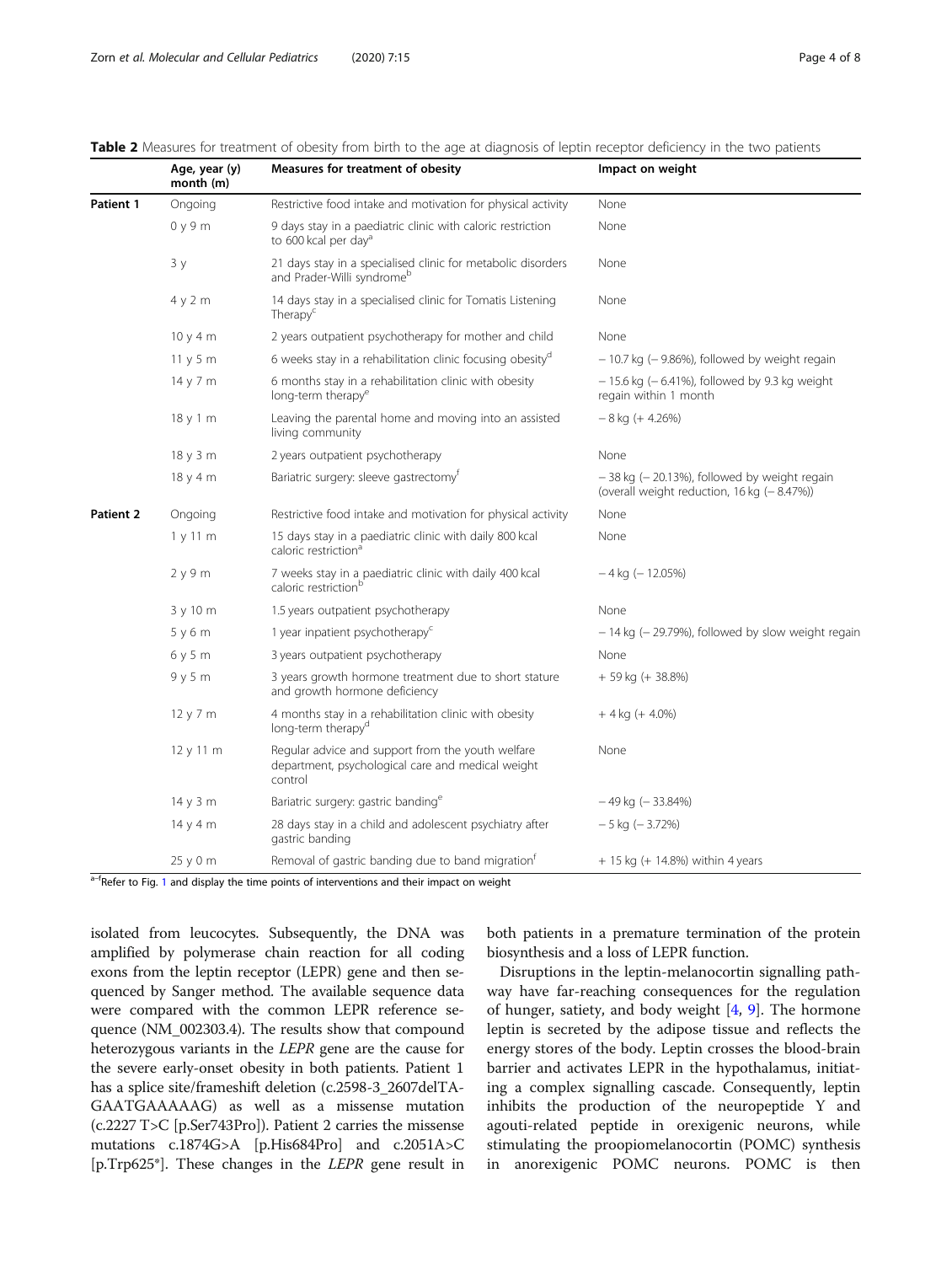|                              |                   | Patient 1   | Patient 2                                 | Reference range                |
|------------------------------|-------------------|-------------|-------------------------------------------|--------------------------------|
| Age                          |                   | 20 years    | 29 years                                  |                                |
| Weight                       | kg                | 172         | 120.5                                     |                                |
| Height                       | m                 | 1.66        | 1.70                                      |                                |
| BMI                          | kg/m <sup>2</sup> | 62.1        | 41.6                                      |                                |
| <b>BMI SDS</b>               |                   | 3.64        | 3.07                                      |                                |
| <b>Blood pressure</b>        | mmHG              | 121/85      | 137/86                                    |                                |
| Pubertal stage by Tanner     |                   | PH, 5; B, 5 | PH, 6; testicular volume, 16 ml and 14 ml |                                |
| Insulin-like growth factor 1 | ng/ml             | 231         | 182                                       | f, 122-384; m, 117-321         |
| Leptin                       | $\mu q/l$         | 34.4        | 12.5                                      | $3.6 - 11.1$                   |
| <b>Total cholesterol</b>     | mmol/l            | 4.3         | 3.8                                       | < 5.0                          |
| <b>LDL</b> cholesterol       | mmol/l            | 3.2         | 2.3                                       | > 1.0                          |
| <b>HDL</b> cholesterol       | mmol/l            | 0.5         | 1.2                                       | < 3.0                          |
| Thyreotropin                 | MIU/I             | 2.02        | 1.88                                      | 12.8-20.4                      |
| Free thyroxine               | pmol/l            | 11.7        | 19                                        | $3.13 - 6.76$                  |
| <b>Testosterone</b>          | $\mu g/l$         | 0.19        | 4.25                                      | f, 0.084-0.481; m, 2.490-8.360 |

#### <span id="page-4-0"></span>Table 3 Clinical and laboratory findings at the time of diagnosis

BMI body mass index, BMI SDS body mass index standard deviation score, f female, LDL low-density lipoprotein, HDL high-density lipoprotein, m male

processed via prohormone convertase 1 into the αmelanocyte-stimulating hormone (α-MSH), which activates the melanocortin 4 receptor (MC4R). This finally mediates a feeling of satiety, reduces food intake, and enhances energy expenditure  $[10-12]$  $[10-12]$  $[10-12]$  $[10-12]$ . In summary, the disease-causing variants in the LEPR gene found in the two patients interrupt the leptin-melanocortin signalling pathway and lead to severe early-onset obesity, pronounced hyperphagia, and permanent food-seeking behaviour.

### Treatment

The finding of the causative molecular diagnosis meant a great relief to the patients and their families. However, so far, there is no standardised causal treatment option for patients with disease-causing variants in the LEPR gene. Both patients could not achieve weight control by a balanced, calorie-reduced diet with increased physical activity. Recently, a first causal pharmacological treatment has been described [[8\]](#page-6-0) and is currently being evaluated in the phase III trial RM-493-015 and the extension trial RM-493-022. Both patients were enrolled in these clinical studies and started the treatment with the new MC4R agonist setmelanotide. Setmelanotide affects the leptin-melanocortin signalling pathway and thus the regulation of hunger and satiety by substituting the missing endogenous α-MSH. It activates the MC4R and induces a feeling of satiety, reduces food intake, and finally leads to a significant weight reduction in patients with LEPR deficiency [[8\]](#page-6-0).

## **Discussion**

The two case reports describe the frustrating diagnostic and therapeutic history of two patients with diseasecausing, compound heterozygous variants in the LEPR gene. Comparable with the previous published 88 patients with LEPR deficiency, our patients show extreme early-onset obesity, pronounced hyperphagia, and hypogonadotropic hypogonadism [[9,](#page-6-0) [13](#page-7-0)]. Moreover, we observed a severe psychological strain in our patients, including stigmatisation, social isolation, and severe accusations. Patients with monogenic obesity and their families require specialised care as well as comprehensive and lasting support to deal with the numerous challenges and consequences of this disease [\[2](#page-6-0), [14\]](#page-7-0).

It is therefore highly recommended to perform early, extensive diagnostic, including a molecular genetic testing in children with extreme obesity to provide them with the necessary support and therapy as early as possible [\[5](#page-6-0), [12](#page-6-0)]. Genetic examinations for variants in the leptin gene and LEPR gene are particularly indicated for children at the age of 2 years with BMI  $\geq$  27 kg/m<sup>2</sup> or at the age of 5 years with BMI  $\geq 33 \text{ kg/m}^2$ . In addition, in children with BMI > 99.5 age- and sex-adjusted percentile, and normal weight parents or hyperphagic eating behaviour, a genetic investigation for other monogenic variations causing obesity should be carried out [[15\]](#page-7-0).

The main objective in the treatment of patients with monogenic obesity is to control body weight. This should primarily be achieved through a balanced, energy-reduced, controlled diet while increasing physical activity. Our case reports show however that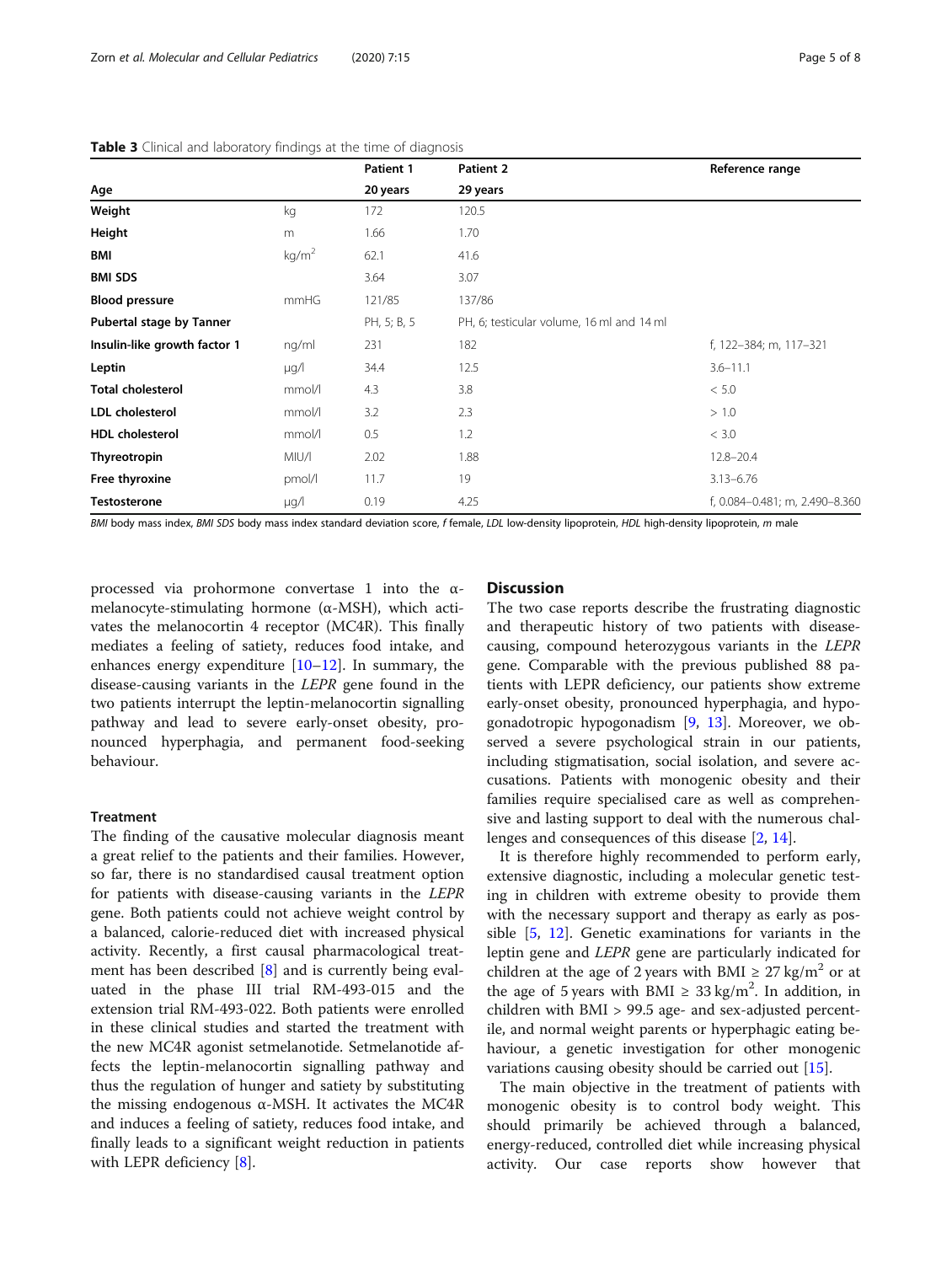behavioural-based treatment programmes in specialised obesity clinics neither in an outpatient nor in an inpatient setting contributed to weight control. On the contrary, they lead to frustration and disappointment. Bariatric surgery also did not result in long-term success of weight loss and weight maintenance in our patients comparable to three other published case reports of patients with LEPR deficiency and bariatric surgery [[16,](#page-7-0) [17\]](#page-7-0). To date, only one patient with LEPR deficiency was able to reduce his weight in the long term due to bariatric surgery [\[18](#page-7-0)]. Currently, the evidence for the efficacy of bariatric surgery is limited in patients with LEPR deficiency and other monogenic obesity disorders. Therefore, bariatric surgeries should only be conducted in patients with monogenic obesity after a critical risk-benefit analysis and after the exhaustion of the existing non-invasive, conservative, and pharmacological treatment options [[19](#page-7-0), [20\]](#page-7-0). In order to avoid unsatisfactory bariatric therapies, genetic testing should be performed in patients with hints for monogenic obesity to exclude monogenic causes for obesity preoperatively. This especially includes severely obese patients whose weight development in early childhood is striking and whose BMI exceeded  $27 \text{ kg/m}^2$  at the age of 2 years and 33 kg/m<sup>2</sup> at the age of 5 years [\[15\]](#page-7-0). The onset of obesity at school age is less frequently associated with monogenic obesity [\[15\]](#page-7-0).

The surprising disappearance of hypogonadotropic hypogonadism could probably be attributed to the postoperative initial weight loss after bariatric surgery in our patients, as well as in two other patients with LEPR deficiency [[16,](#page-7-0) [18\]](#page-7-0). However, there are also reports of spontaneous puberty in patients with LEPR deficiency without surgery. Furthermore, a gender-specific effect on reproduction is currently discussed in patients with LEPR deficiency [[21\]](#page-7-0).

So far, only individual pharmacological treatment approaches such as off-label use of methylphenidate provided the possibility to support weight control in addition to conventional therapies containing strict nutritional and exercise control [[7\]](#page-6-0). However, a first causal treatment option with the MC4R agonist setmelanotide is recently available in the context of clinical studies for certain patients with monogenic obesity. The first results of patients with LEPR deficiency under setmelanotide treatment showed significant reductions in body weight and hyperphagia with only mild adverse events [\[8](#page-6-0)]. Thus, setmelanotide currently offers a promising causal treatment option for certain patients with monogenic obesity.

#### Lessons learned and specific recommendations

Case reports on rare genetic diseases as demonstrated in our paper are important to improve knowledge and to derive specific recommendations for the clinic. Therefore, we summarise the lessons learned from the two patients with LEPR deficiency and provide some recommendations for diagnosis and treatment of patients with suspected monogenic obesity, especially for patients with LEPR deficiency.

Severely obese patients should receive genetic diagnostic as early as possible if they show suspicious weight development in early childhood  $[15]$  $[15]$ . If no genetic cause for the extreme obesity can be found in a molecular genetic obesity panel analysing all currently established genes causative for monogenic obesity, further genetic diagnostics should be performed. It is possible to find new or further causes for genetic obesity using microarray-based comparative genomic hybridization, methylation-specific multiplex ligation-dependent probe amplification, or whole exome sequencing of the patient and parents (trio analysis).

After diagnosis of monogenic obesity, e.g. LEPR deficiency, further diagnostic examinations to find the cause of obesity are dispensable. If a genetic cause of obesity has been diagnosed, further examinations related to comorbidities should be carried out according to the recent guidelines [[22\]](#page-7-0). The screening for comorbidities in paediatric obesity should include the screening for diabetes mellitus, dyslipidaemia, hypertension, nonalcoholic fatty liver disease, obstructive sleep apnea, etc. [[22\]](#page-7-0).

There are causal pharmacological treatment options for some forms of monogenic obesity, e.g. patients with leptin deficiency can be successfully treated with metreleptin [\[6](#page-6-0)]. In the future, one or more drugs targeting the leptin-melanocortin signalling pathway will be available to treat patients with LEPR deficiency and POMC deficiency [\[8](#page-6-0), [23](#page-7-0)].

A specific and individually tailored follow-up and support plan is recommended for patients with genetic obesity without causal therapy or extremely obese patients with negative finding of genetic obesity after extensive molecular genetic diagnostics. All specialists involved in the treatment should be aware that patients with diagnosed monogenic obesity are exposed to a strong biological basis that commonly causes the onset of obesity in early childhood. Therefore, it should be avoided to blame the patient or family for the extreme weight gain. Furthermore, psychological support should be a priority in the individual follow-up and support plan of these patients. Psychologist should primarily help and support patients and parents to deal with stigmatisation and discrimination in the social environment and in the public health sector. In addition, it is essential to provide a healthy and restricted diet as well as daily physical activity. Training programmes focusing on positive feedback can be helpful in achieving daily physical activity and increasing self-empowerment, self-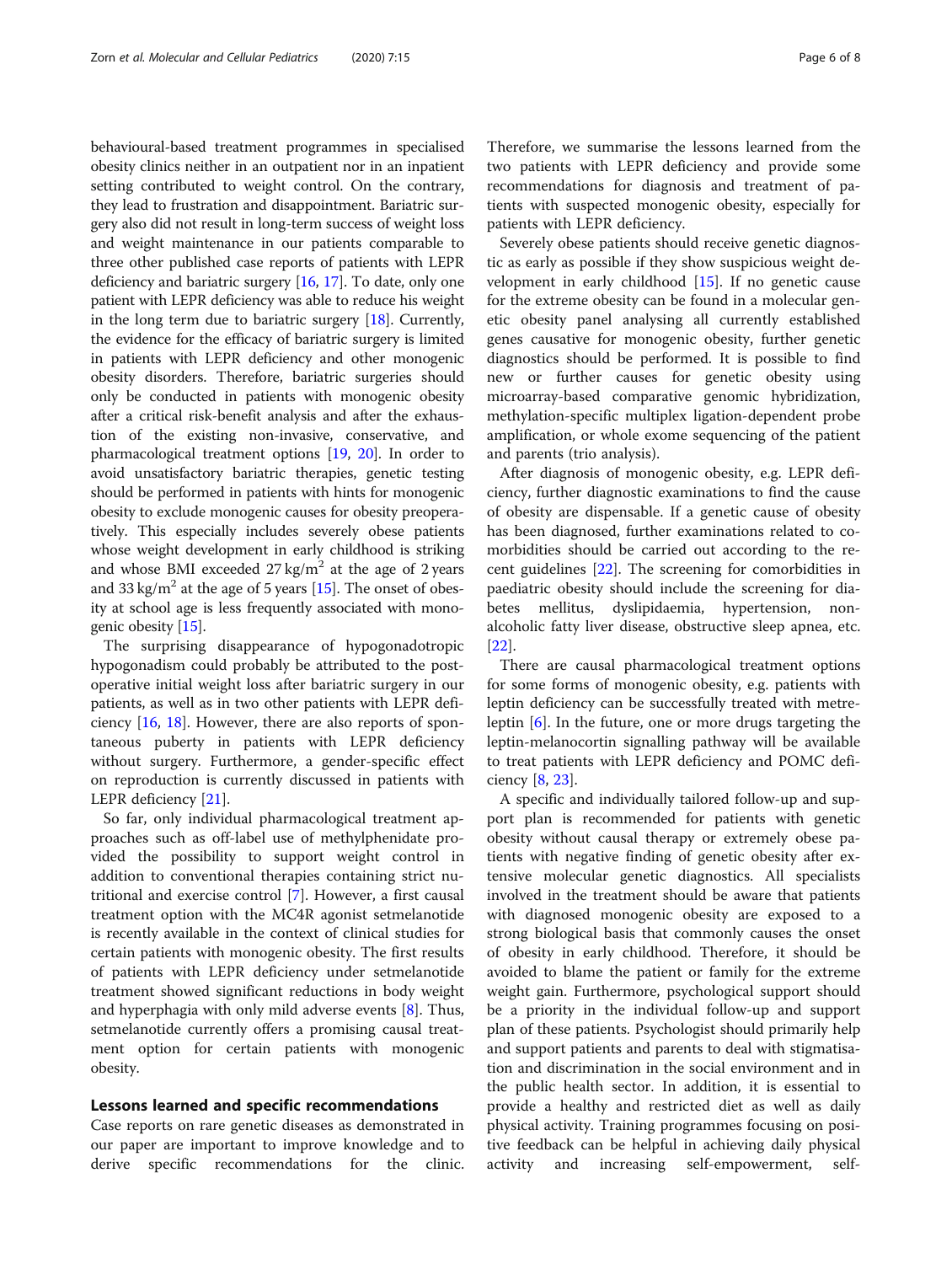<span id="page-6-0"></span>confidence, and general well-being. Specialists involved in treatment should ensure that the support programmes offered to the family are individually tailored to the requirements of the patient and family. Unrealistic treatment goals must be avoided in patients with monogenic obesity particularly with regard to weight reduction. Patients with monogenic obesity and currently no causal pharmacological treatment option may be treated with an off-label use of methylphenidate and dextroamphetamine to support weight control and prevent further weight gain [7, [24\]](#page-7-0). Additionally, the involvement of a social worker can support the patient and family at home to deal with the daily challenges associated with this disease and the extreme obesity. Those specialists can provide diverse socio-medical assistance based on the new International Classification of Functioning, Disability and Health (ICF) core set for obesity. The ICF core set defines the spectrum of symptoms and problems in functioning of persons with obesity. On this basis, obese patients in some countries can receive government support to encourage social participation of extremely obese children and their parents [2].

#### Conclusion

These two case reports illustrate the urgent necessity for early molecular genetic diagnostics in patients with severe, early-onset obesity to avoid lengthy diagnostic and unsuccessful and frustrating therapeutic procedures. A  $BMI > 27 \text{ kg/m}^2$  at the age of 2 years indicates causative biallelic variants in the genes encoding leptin or leptin receptor. In addition, a BMI > 99.5 age- and genderadjusted percentile and pronounced hyperphagia indicate a monogenic disease. Particularly, in these patients, genetic testing is highly recommended. Furthermore, it is advisable to perform genetic testing before bariatric procedures in young patients with early-onset, severe obesity who might carry a causative genetic variant to avoid unsatisfactory results in such patients. After the diagnosis of monogenetic obesity, it is very important that patients are seen by specialists to monitor weight and comorbidities and to obtain the necessary therapeutic and psychological support. In the future, causal pharmacological therapies will be available for patients with different forms of monogenic obesity.

#### Abbreviations

α-MSH: α-Melanocyte-stimulating hormone; BMI: Body mass index; ICF: International Classification of Functioning, Disability and Health; LEPR: Leptin receptor; MC4R: Melanocortin 4 receptor; POMC: Proopiomelanocortin

#### Acknowledgements

Not applicable.

#### Authors' contributions

SZ and MW collected and analysed the data and wrote the manuscript. JvS and KK collected the patient's data and reviewed/edited the manuscript. CD

reviewed/edited the manuscript. All authors had final approval of the submitted and published version.

#### Authors' information

Not applicable.

#### Funding

No funding was received for this research project. Open Access funding enabled and organized by Projekt DEAL.

#### Availability of data and materials

The datasets generated and analysed during the current case report are available from the corresponding author on reasonable request.

#### Ethics approval and consent to participate

Not applicable.

#### Consent for publication

Written informed consent for publication of their clinical details was obtained from the patients.

#### Competing interests

The Division of Pediatric Endocrinology and Diabetes at Ulm University Medical Center participated as a study centre in the therapy studies RM-493- 014 and RM-493-022 funded by Rhythm Pharmaceuticals Inc. All authors are part of the study team.

#### Received: 24 August 2020 Accepted: 29 September 2020 Published online: 03 November 2020

#### References

- 1. Robert Koch-Institut (2018) Overweight and obesity among children and adolescents in Germany. Results of the cross-sectional KiGGS Wave 2 study and trends. <https://doi.org/10.17886/RKI-GBE-2018-022>
- 2. Siebert MF, Baumann A, Wabitsch M (2020) Federal act on participation: opportunities for people with severe obesity. Dtsch Med Wochenschr 145: 863-867. <https://doi.org/10.1055/a-1146-1180>
- 3. Montague CT, Farooqi IS, Whitehead JP, et al (1997) Congenital leptin deficiency is associated with severe early-onset obesity in humans. Nature 387:903–908. https://doi.org/<https://doi.org/10.1038/43185>
- 4. Clément K, Vaisse C, Lahlou N, et al (1998) A mutation in the human leptin receptor gene causes obesity and pituitary dysfunction. Nature 392:398–401. <https://doi.org/10.1038/32911>
- 5. Huvenne H, Dubern B, Clément K, Poitou C (2016) Rare genetic forms of obesity: clinical approach and current treatments in 2016. Obes Facts 9:158– 173. <https://doi.org/10.1159/000445061>
- 6. Farooqi IS, Jebb SA, Langmack G, et al (1999) Effects of recombinant leptin therapy in a child with congenital leptin deficiency. N Engl J Med 341:879– 884. <https://doi.org/10.1056/NEJM199909163411204>
- 7. Brandt S, Schnurbein J, Lennerz B, et al (2020) Methylphenidate in children with monogenic obesity due to LEPR or MC4R deficiency improves feeling of satiety and reduces BMI-SDS—a case series. Pediatric Obesity 15. [https://](https://doi.org/10.1111/ijpo.12577) [doi.org/10.1111/ijpo.12577](https://doi.org/10.1111/ijpo.12577)
- 8. Clément K, Biebermann H, Farooqi IS, et al (2018) MC4R agonism promotes durable weight loss in patients with leptin receptor deficiency. Nat Med 24: 551–555. <https://doi.org/10.1038/s41591-018-0015-9>
- 9. Nunziata A, Funcke J-B, Borck G, et al (2019) Functional and phenotypic characteristics of human leptin receptor mutations. J Endoc Soc 3:27–41. <https://doi.org/10.1210/js.2018-00123>
- 10. Baldini G, Phelan KD (2019) The melanocortin pathway and control of appetite-progress and therapeutic implications. J Endocrinol 241:R1–R33. <https://doi.org/10.1530/JOE-18-0596>
- 11. Saeed S, Arslan M, Froguel P (2018) Genetics of obesity in consanguineous populations: toward precision medicine and the discovery of novel obesity genes: obesity and consanguinity. Obesity 26:474–484. [https://doi.org/10.](https://doi.org/10.1002/oby.22064) [1002/oby.22064](https://doi.org/10.1002/oby.22064)
- 12. von Schnurbein J, Borck G, Hinney A, Wabitsch M (2018) Monogene Adipositas: Neue diagnostische und therapeutische Möglichkeiten. Monatsschr Kinderheilkd 166:388–394. [https://doi.org/10.1007/s00112-018-](https://doi.org/10.1007/s00112-018-0461-y) [0461-y](https://doi.org/10.1007/s00112-018-0461-y)